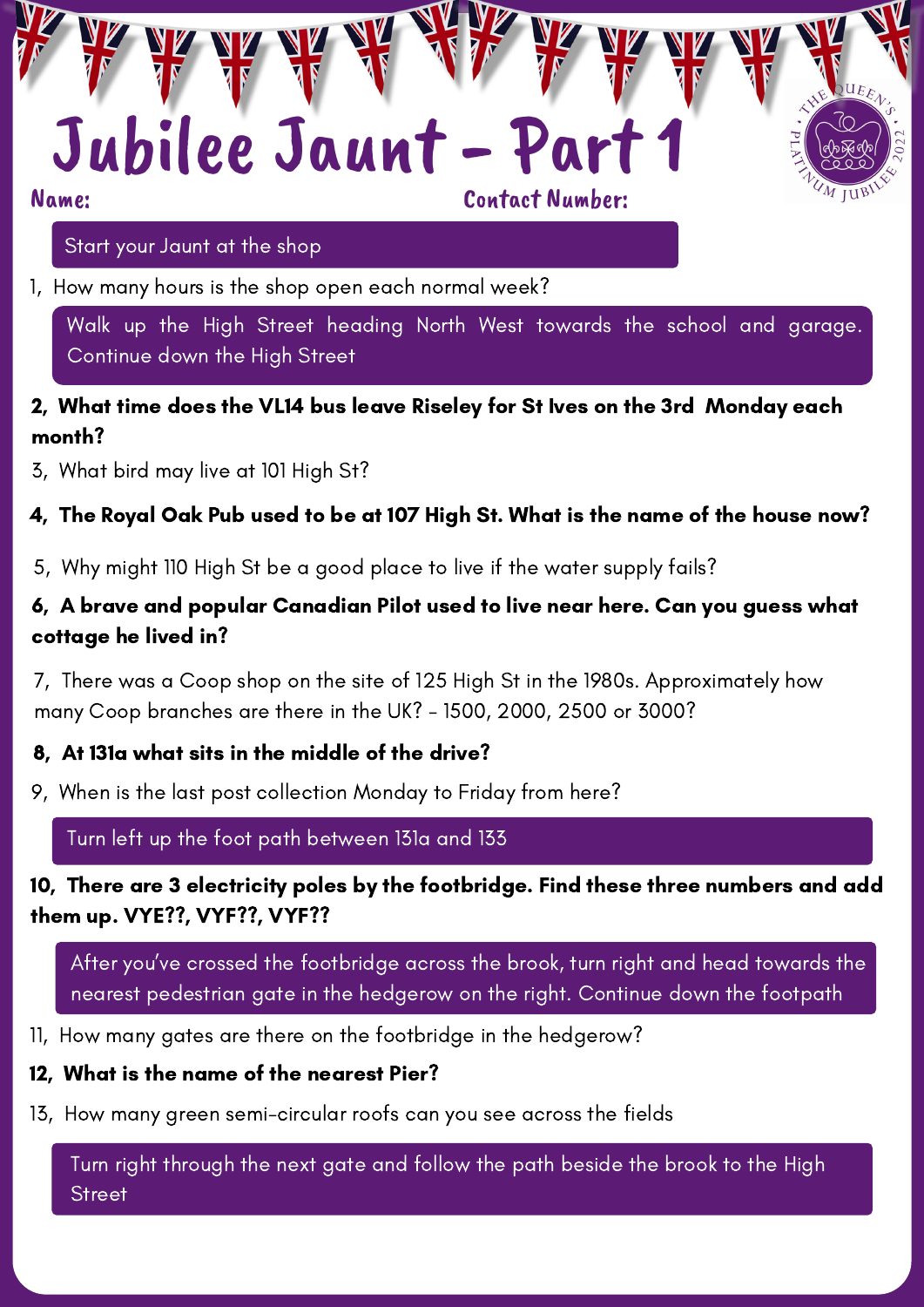#### 14, Who is the bench on the road by bridge dedicated to?

Turn right and walk down the High Street

15, What is the name of the shop beside HP Garage?

16, What hours can't you stop outside the school?

17, What colour are the garage doors at Whitegates?

### 18, What flowers would you expect to see in the garden at 162 High Street?

19, The orange house is said to be the oldest in the village. What bird sits on the side of the house?

#### 21. When do you think the orange house was built?

22. Who might you see meeting in the yard you pass on the right?

#### 23. 1 & 2 Waldocks Close was the George & Dragon pub until the 1950s. What is 2 Waldocks Close called now.

Turn left up Bowers Lane, walk a short way up the lane and turn right into Bowers Close

24. The first house on the right as you turn into Bowers Close has an alarm. What number would you telephone if it were faulty?

Walk up the steps and head across the green space

25. One of the telegraph poles you pass has 10 wires heading off in different directions. What number is clearly displayed on it?

At the end of Dodds Close turn left into the High Street and head back to the shop

26. What is on the top of the roof at Dove Cottage?

#### 27. Where does Paulsons Close lead to?

28. Where would you leave a parcel for number 99?

### 29. When was Dorville House built?





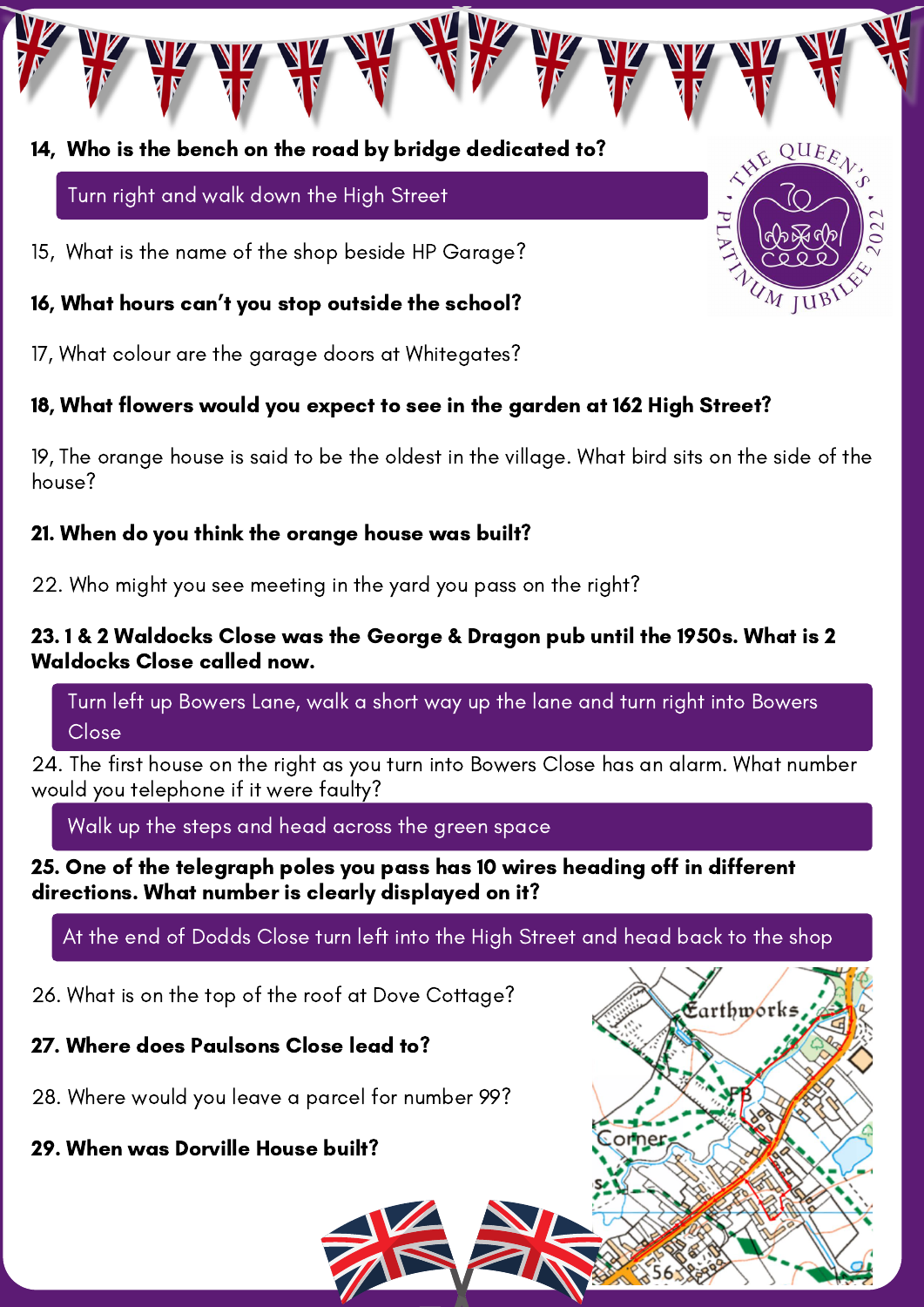Start your Jaunt on the green opposite the shop. Start exploring around the green

Jubilee Jaunt - Part 2

1. What date is on the village sign?

2. How far is it from Swineshead to Keysoe via Riseley?

## 3. There was a Baptist Chapel just up Keysoe Rd on the right. You can see some gravestones on the edge of the green. What was the name of James Curtis's wife?

 $QUE_{E_{A}}$ 

M JUB

4. What trade do you think was carried out at 90-92 High Street?

#### $\mathbf{u}_r$  b. If you stop by at our fight bireer would Walk down the High Street heading South East towards the pub and playing fields on the you stop by at our than or 5. If you stop by at 80 High Street would it be for chat, a fight, a kiss or a drink?

6. You may have thought you were in Bedfordshire but what county does the plaque opposite Litchfield say Riseley is in?

#### 7. Why might the postman collecting the mail be confused at 67 High Street?

8. Rosebank is one of the oldest houses in the village dating back before 1745. How many chimney stacks are there on the house?

#### 9. A house nearby dates back to 1650. Which one is it?

10. There's a weathervane on top of the blacksmith's workshop. What is it?

### 11. At the Fox and Hounds pub how many foxes and hounds are on each side of the pub sign?

12. Charles Wells has been brewing in Bedford for many years. When did the family start brewing?

#### Cross the road and head towards the Police Station

13. Are we in time to catch the post? What time is the last post from the next post box during the week?